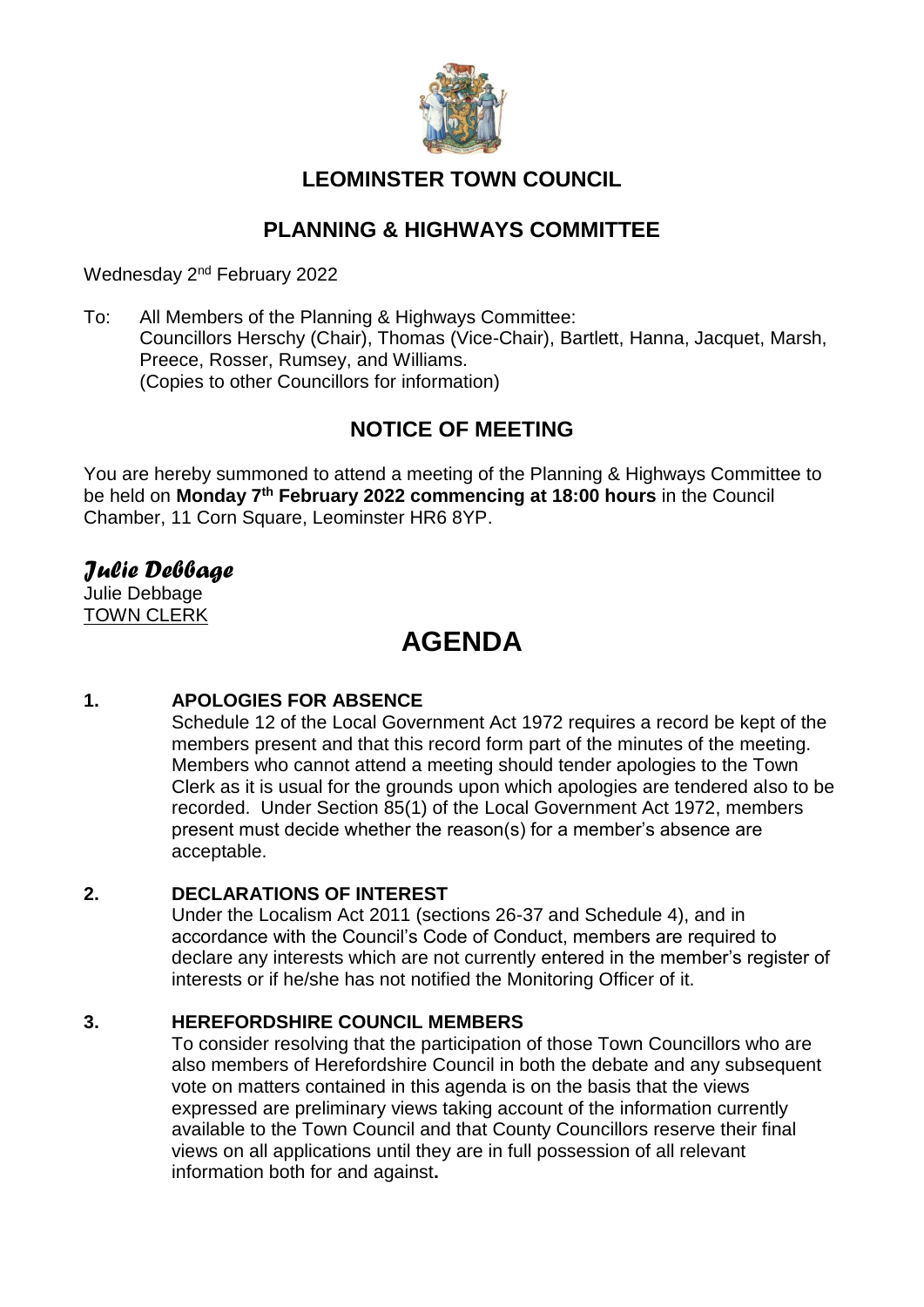### **4. REQUESTS FOR DISPENSATIONS**

To consider requests for dispensations (must be notified in writing).

### **5. QUESTIONS FROM THE PUBLIC (maximum 15 minutes)**

To receive questions and statements from members of the public as provided for in Standing Orders.

### **6. MINUTES OF PREVIOUS MEETING**

To receive and approve as a correct record the minutes of the Planning & Highways Committee meeting held on 17<sup>th</sup> January 2022.

### **7. PLANNING**

### **(a) Planning applications**

The following applications have been received from the Planning Authority and require comment for determination by Herefordshire Council:

**Application no & site address:** Planning Consultation – **214577** – Priory

Church of St Peter and St Paul, Churchyard, The Priory, Leominster, Herefordshire HR6 8EQ

**Description**: The tree specie is a Thuja, our tree surgeon has identified it as being dead and needs removing. On the sketch plan it is numbered 1. We will be replacing the tree with an Oak.

**Applicant(s):** Mr Stuart Sidebotham

**Grid ref:** OS 349858, 259203

**Application type:** Works to Trees in a Conservation Area

**Website link:** http://www.herefordshire.gov.uk/searchplanningapplications

**Application no & site address:** Planning Consultation – **214479** - Land adjacent The Hen House, Newtown, Leominster, Herefordshire HR6 8QD **Description**: Proposed change of use of land (field margin) together with the siting of one shepherd's hut holiday lodge with decking to be used as a holiday let (Retrospective).

**Applicant(s):** Mr John Pudge **Grid ref:** OS 347878, 257809 **Application type:** Planning Permission **Website link:** http://www.herefordshire.gov.uk/searchplanningapplications

**Application no & site address:** Planning Consultation – **220011** – 273

Buckfield Road, Leominster, Herefordshire HR6 8SB

**Description**: Incorporating temporary adhoc accommodation, previously open area for parking vehicle (over roofed with polycarbonate roof sheeting) with main dwelling. Addition of 2no. new windows and 1no sliding patio door, new entrance porch and internal elevations.

**Applicant(s):** Mr Des Wood

**Grid ref:** OS 348087, 258804

**Application type:** Full Householder

**Website link:** http://www.herefordshire.gov.uk/searchplanningapplications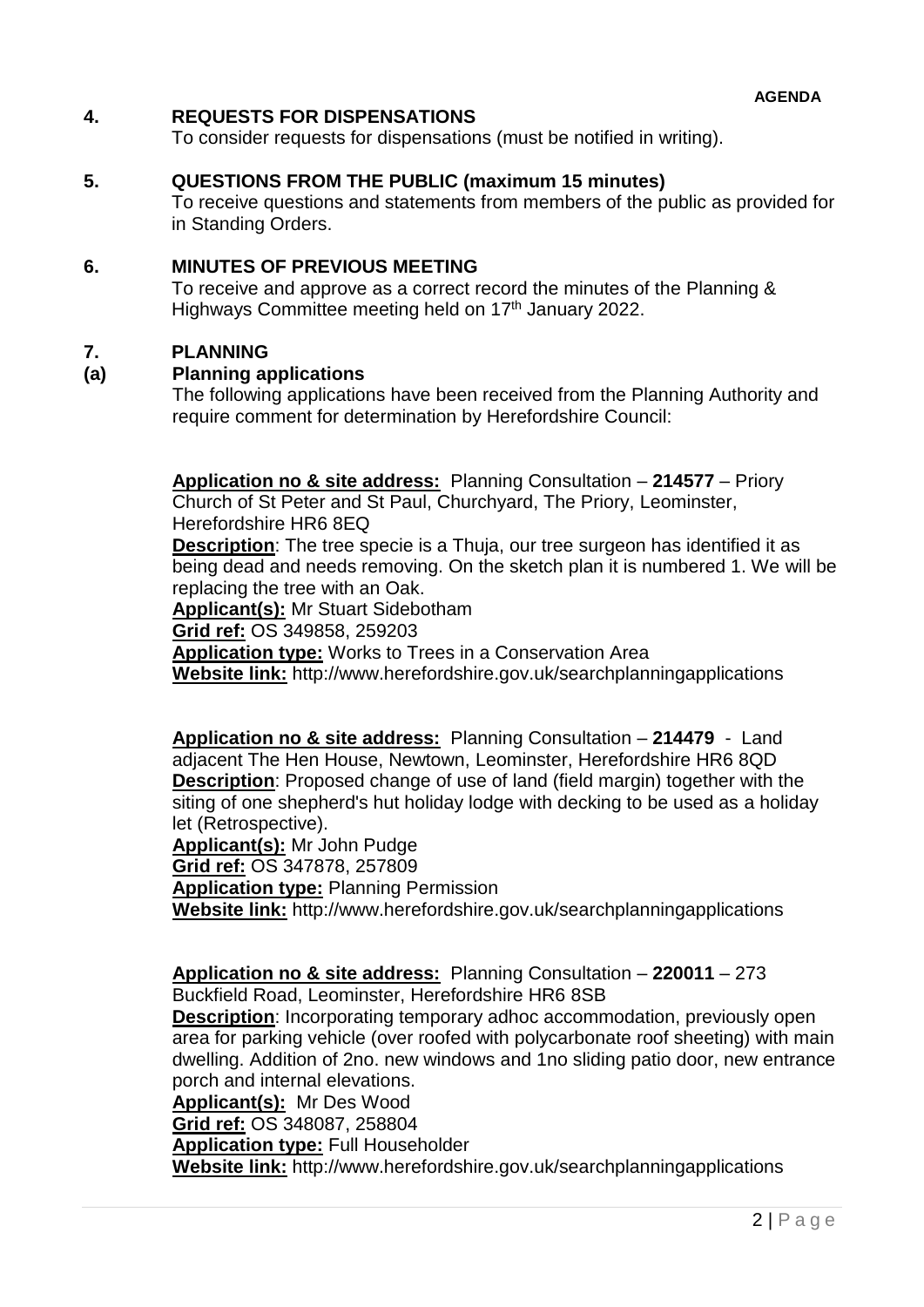**AGENDA Application no & site address:** Planning Re-consultation – **213410** - 91 The Laurels, Bargates, Leominster, Herefordshire HR6 8QS **Description**: Proposed extension and change of use of existing two storey outbuilding to self contained habitable dwelling. **Applicant(s):** Mr Neil Chapman **Grid ref:** OS 349176, 259004 **Application type:** Planning Permission **Website link:** http://www.herefordshire.gov.uk/searchplanningapplications

The following application has been received from the Planning Authority. The application is for a prior approval determination for a change of use and no objection or support of the proposals can be made. However, the Committee can advise the Planning Authority if there is something specific that they wish to draw to the Planning Authority's attention.

**Application no & site address:** Planning Consultation – **220216** - Wegnalls Farm, Ginhall Lane, Leominster, Herefordshire HR6 9AQ **Description**: Proposed conversion of traditional agricultural building into 1 no. residential dwelling and 1 no. holiday let unit. **Applicant(s):** Mrs S Powels **Grid ref:** OS 348334, 259351 **Application type:** (Part 3) Class Q - Prior Approval **Website link:** http://www.herefordshire.gov.uk/searchplanningapplications

The following application has been received from the Planning Authority. The application relates to land in a neighbouring parish. The Planning Authority is seeking comments or views from the Committee as the land concerned is on or near the parish boundary.

**Application no & site address:** Planning Consultation – **220132** – Wood Park, Stoke Prior, Herefordshire HR6 0LF **Description**: Erection of new 4 bedroom dormer bungalow to replace existing 3 bedroom bungalow and 1 bedroom annexe. The proposal also includes a new double garage to include a bike shed. **Applicant(s):** Mr Martin Gwyn Hardwick **Grid ref:** OS 351394, 255687 **Application type:** Planning Permission **Website link:** http://www.herefordshire.gov.uk/searchplanningapplications

**(b) Herefordshire Local Plan Spatial Options Consultation** – to consider how residential development could be distributed across the county. Please see supporting documents.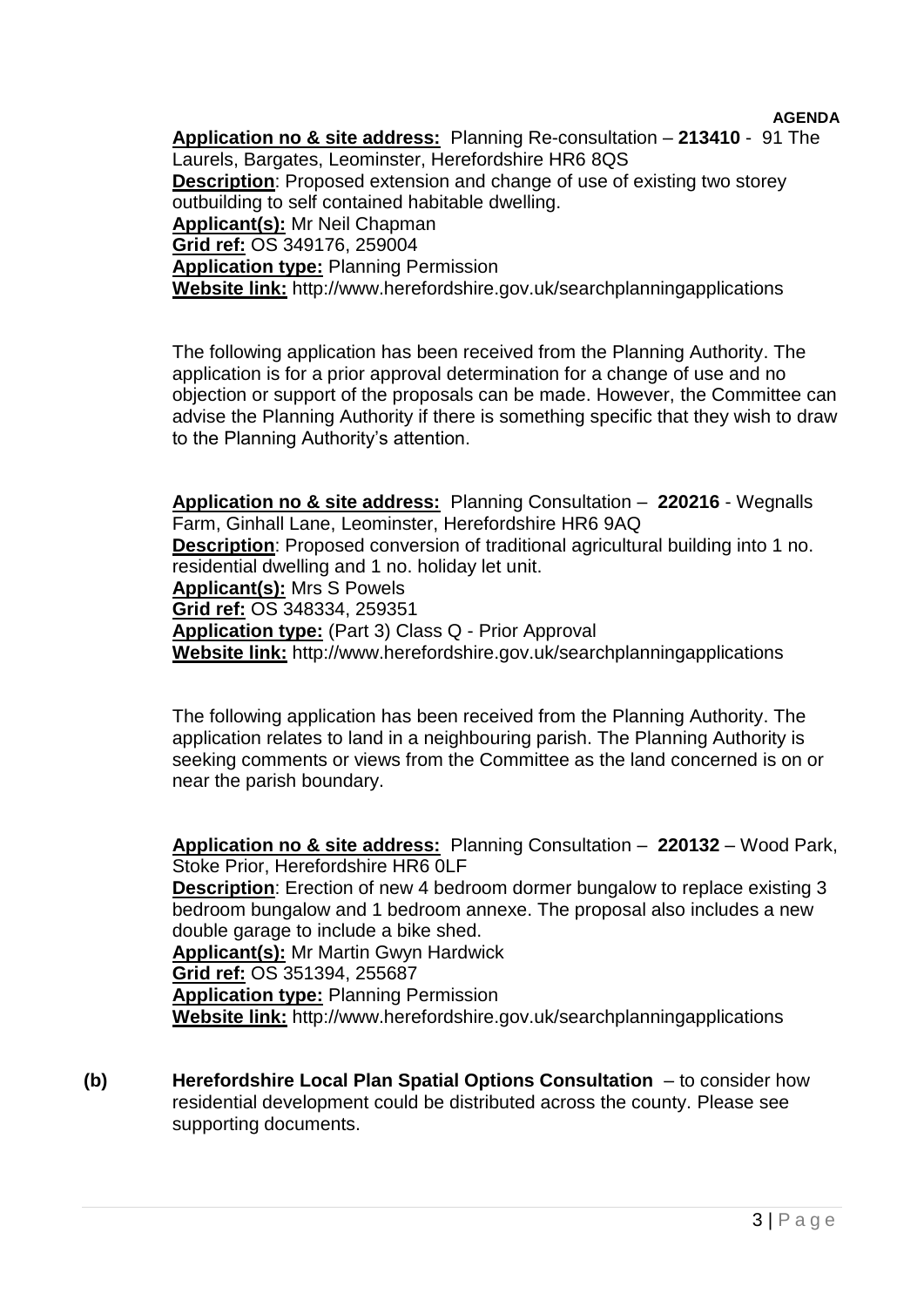## **8. DECISIONS**

The following planning decisions had been received from Herefordshire Council. This list covers the period since publishing the last agenda until  $28<sup>th</sup>$ January 2022.

### **Leominster East**

**Number: P211524/FH Current status:** Determination Made **Decision:** Approved with Conditions **Type:** Full Householder **Location:** 65 Etnam Street, Leominster, Herefordshire HR6 8AE **Proposal:** To erect a wooden garden shed within the curtilage of a listed building. **Comment:** No Objection

### **Leominster East**

**Number:** P214172/FH **Current status:** Determination Made **Decision:** Approved with Conditions **Type:** Full Householder **Location:** The Lilacs, Laundry Lane, Leominster, Herefordshire HR6 8JT **Proposal:** Proposed single storey kitchen extension. **Comment:** No Objection

### **Leominster South**

**Number:** P213764/L **Current status:** Determination Made **Decision:** Approved with Conditions **Type:** Listed Building Consent

**Location:** 1 Dishley Court, Ivington Road, Newtown, Leominster, Herefordshire HR6 8QD

**Proposal:** Replacement of the existing timber casement windows with proprietary powder coated slimline aluminium casement windows to match with the dark grey powder coated aluminium windows of the approved single storey extension.

**Comment:** No Objection subject to Conservation Officer comments.

### **Leominster West**

**Number:** P213514/F **Current status:** Determination Made **Decision:** Approved with Conditions **Type:** Planning Permission **Location:** Vacant Site Adjacent to 54 Green Lane, Leominster, Herefordshire HR6 8QW **Proposal:** Application for variation of condition 1 following grant of planning

permission 202172 (Application for variation of condition 2 following grant of planning permission. 171903 (Proposed construction of a pair of semi-detached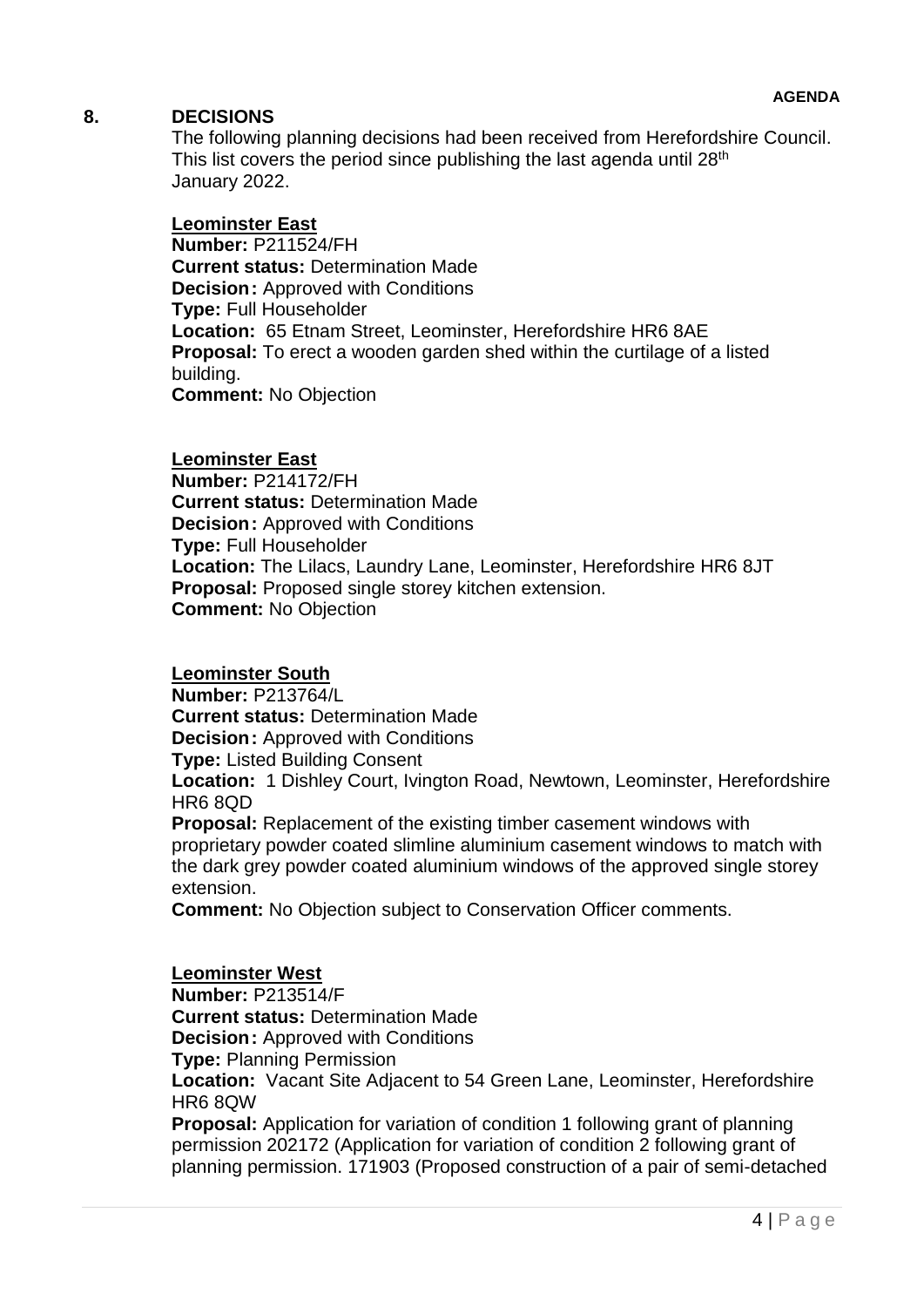dwellings) To allow the design of the approved semi- detached houses to be amended) - To allow the access location to be changed from the approved position to the position of the original site access. **Comment:** No Objection

## **9. HIGHWAYS AND PARKING MATTERS**

- **(a) Highway and Parking Matters -** To consider any parking and highway issues relating to the Parish of Leominster.
- **(b) Proposed Public Path Diversion Order Footpath ZC100** to consider a request from a planning consultant for the diversion of part of footpath ZC100. Please see supporting documents.

## **10. LICENCING MATTERS**

To discuss responding to the following licensing application in accordance with the Licencing Act 2003.

| <b>Premise Name</b> | <b>Premise address</b> | <b>Max Time</b>                                 | <b>Consultation</b> | <b>Current Licences</b>                             |
|---------------------|------------------------|-------------------------------------------------|---------------------|-----------------------------------------------------|
|                     |                        |                                                 | Period              |                                                     |
| <b>Shooters Bar</b> | <b>Grafton House</b>   | App to VARY:                                    | <b>Start</b>        | PR00695                                             |
|                     | <b>Burgess Street</b>  |                                                 | 27.01.2022          |                                                     |
|                     | Leominster             | Live Music extended                             | <b>End</b>          | <b>Indoor Sporting Events</b>                       |
|                     | <b>Herefordshire</b>   | until 01:00hrs                                  | 23.02.2022          | Sunday - Thursday -<br>$10:00 - 23:30$              |
|                     | <b>HR6 8DE</b>         | Thursday to Saturday.                           |                     | Friday - Saturday 10:00 -                           |
|                     |                        |                                                 |                     | 02:00                                               |
|                     |                        | <b>Recorded Music</b>                           |                     | <b>Non-Standard Timings:</b>                        |
|                     |                        | extended to 02:00                               |                     | <b>Bank Holiday Sunday</b>                          |
|                     |                        | <b>Thursday &amp; Sunday</b>                    |                     | $11:00 - 02:00$                                     |
|                     |                        | and 04:30hrs Friday &                           |                     |                                                     |
|                     |                        | Saturday.                                       |                     | <b>Recorded Music</b><br>Sunday - Wednesday -       |
|                     |                        |                                                 |                     | $11:00 - 24:00$                                     |
|                     |                        | <b>Late Night</b>                               |                     | Thursday 11:00 - 02:00                              |
|                     |                        | <b>Refreshment extended</b>                     |                     | Friday - Saturday 11:00                             |
|                     |                        | to 02:30hrs Sunday to                           |                     | $-03:15$                                            |
|                     |                        | Wednesday, 03:00 on                             |                     | <b>Non-Standard Timings:</b>                        |
|                     |                        | Thursday and 04:45hrs                           |                     | <b>Christmas Eve, Boxing</b>                        |
|                     |                        | Friday & Saturday.                              |                     | Day, New Years Eve &<br><b>Bank Holiday Sundays</b> |
|                     |                        |                                                 |                     | until 03:15                                         |
|                     |                        | Sale of Alcohol to                              |                     |                                                     |
|                     |                        | commence 09:00hrs                               |                     | <b>Live Music</b>                                   |
|                     |                        | every day to allow for                          |                     | Sunday - Wednesday                                  |
|                     |                        | occasional Darts and                            |                     | $11:00 - 24:00$                                     |
|                     |                        | <b>Snooker Tournaments.</b>                     |                     | Thursday - Saturday                                 |
|                     |                        |                                                 |                     | $11:00 - 01:00$<br><b>Non-Standard Timings:</b>     |
|                     |                        | <b>Sale of Alcohol</b>                          |                     | <b>Christmas Eve, Boxing</b>                        |
|                     |                        | extended to 02:00hrs                            |                     | Day, New Years Eve &                                |
|                     |                        | <b>Sunday to Wednesday,</b>                     |                     | <b>Bank Holiday Sundays</b>                         |
|                     |                        | 02:30hrs on Thursday                            |                     | until 03:15                                         |
|                     |                        | and 04:30hrs Friday &                           |                     |                                                     |
|                     |                        | Saturday.                                       |                     | <b>Performance of Dance;</b>                        |
|                     |                        |                                                 |                     | Sunday - Thursday -<br>11:00 - 23:30                |
|                     |                        | <b>Opening Hours of</b><br>09:00hrs to 02:30hrs |                     | Friday - Saturday 11:00                             |
|                     |                        | <b>Sunday to Wednesday,</b>                     |                     | - 01:00                                             |
|                     |                        | 03:00 on Thursday and                           |                     | <b>Non-Standard Timings</b>                         |
|                     |                        |                                                 |                     | <b>Bank Holiday Sunday</b>                          |
|                     |                        | 05:00hrs on Friday &<br><b>Saturday</b>         |                     | $11:00 - 01:00$                                     |
|                     |                        |                                                 |                     |                                                     |
|                     |                        |                                                 |                     | <b>Late Night Refreshment</b>                       |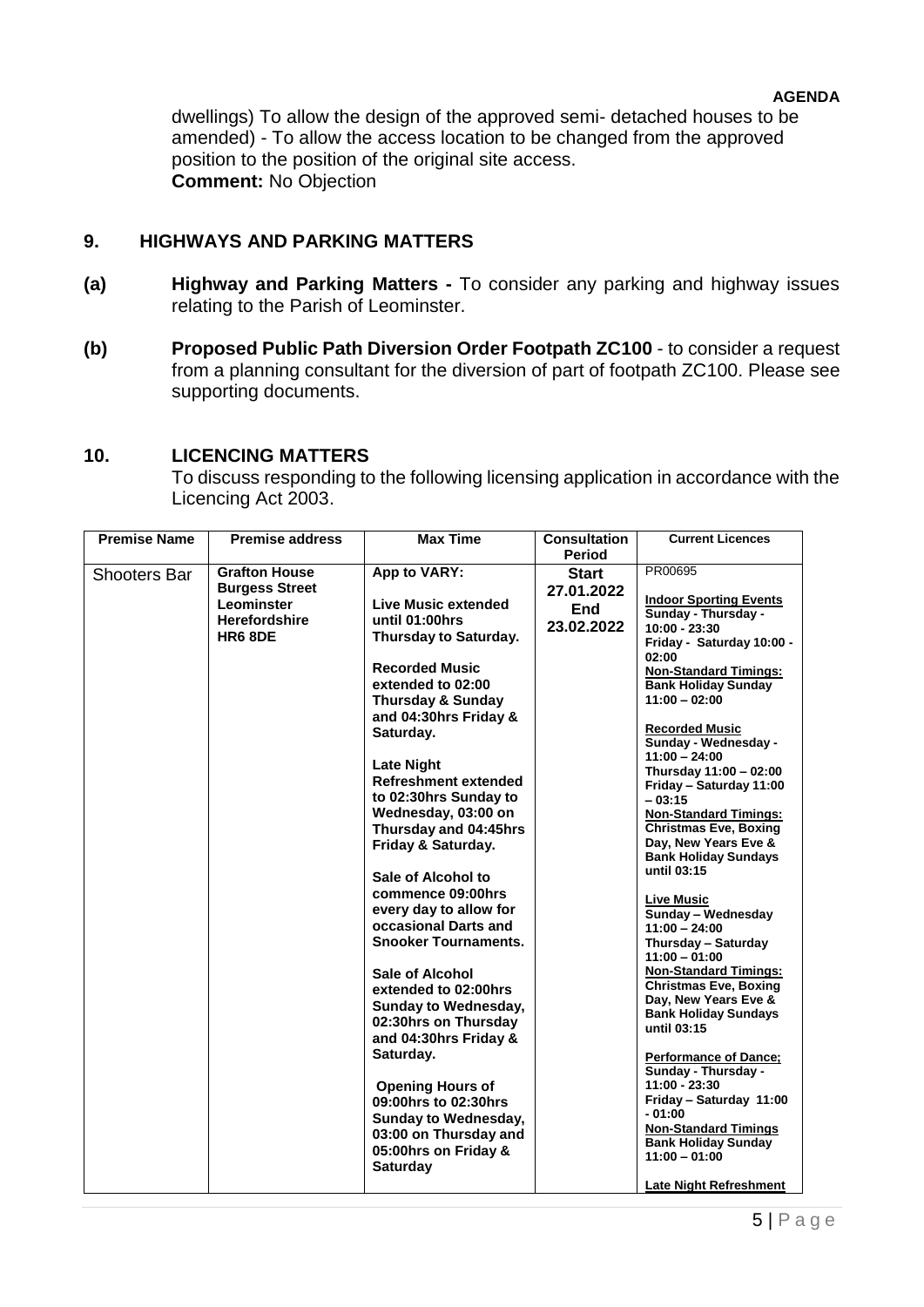## **11. DATE OF NEXT MEETING**

The next meeting will be held on Monday 28<sup>th</sup> February 2022 in the Council Chamber, 11 Corn Square, Leominster, HR6 8YP commencing at 6:00pm.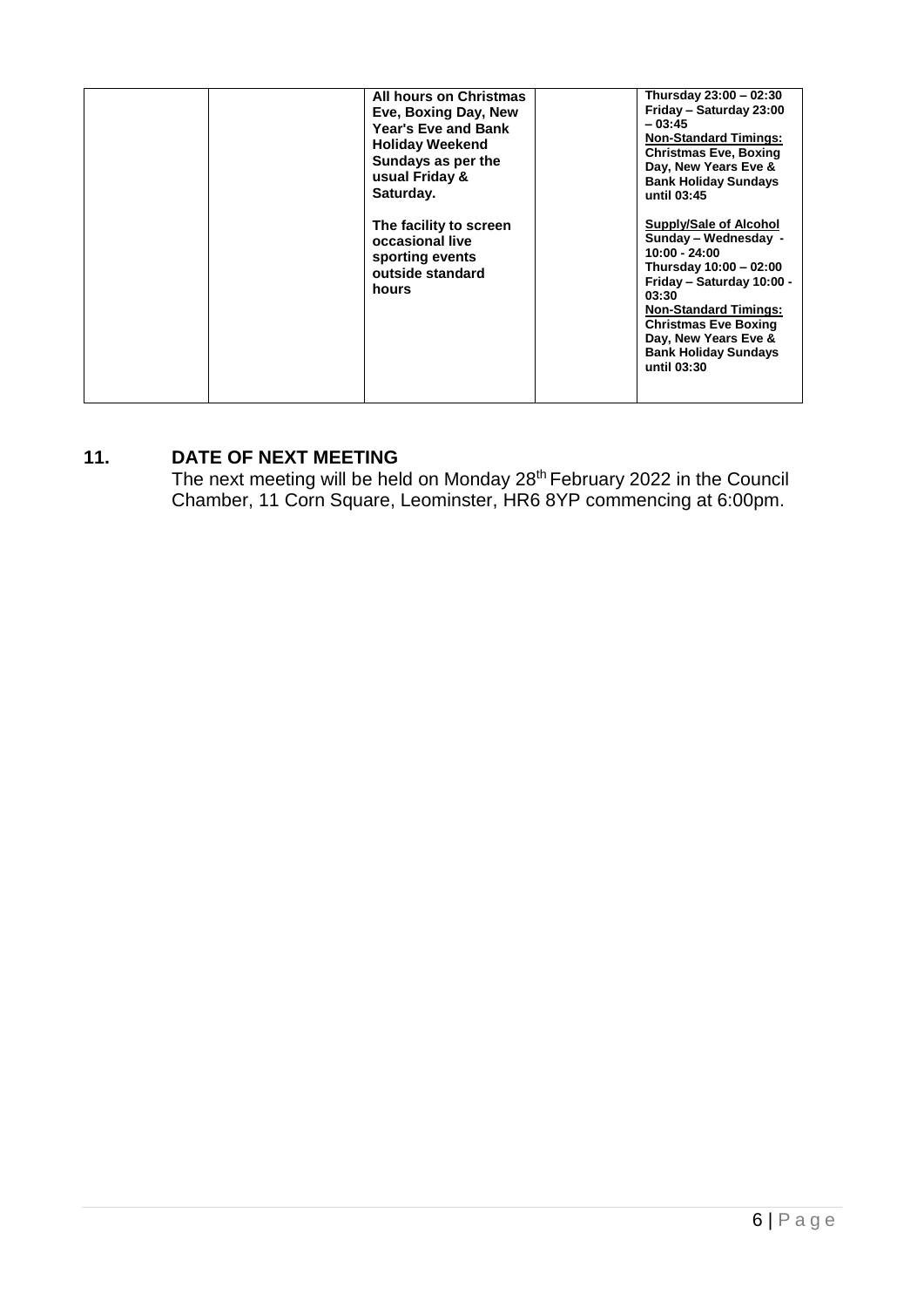# **LEOMINSTER TOWN COUNCIL**

# **PLANNING & HIGHWAYS COMMITTEE**

Minutes of the Planning & Highways Committee meeting held on Monday 17<sup>th</sup> January 2022 commencing at 18:00 hours in the Council Chamber, 11 Corn Square, Leominster HR6 8YP

**MEMBERS PRESENT:** Councillors Herschy (Chair), Marsh and Williams.

**OFFICERS PRESENT:** Town Clerk, Democratic Services Officer.

### **PH124/21 APOLOGIES FOR ABSENCE**

Apologies for absence were received and accepted by the Committee for Cllr Bartlett (Prior Engagement), Cllr Hanna (Holiday), Cllr Preece (Work), Cllr Rosser (Holiday), Cllr Rumsey (Isolation) and Cllr Thomas (Prior Engagement).

### **PH125/21 DECLARATIONS OF INTEREST**

There were no Declarations of Interest made.

## **PH126/21 HEREFORDSHIRE COUNCIL MEMBERS**

Committee **RESOLVED** that the participation of those Town Councillors who are also members of Herefordshire Council in both the debate and any subsequent vote on matters contained in this agenda was on the basis that the views expressed were preliminary views taking account of the information that was currently available to the Town Council and that County Councillors reserved their final views on all applications until they were in full possession of all relevant information both for and against**.**

### **PH127/21 REQUESTS FOR DISPENSATIONS**

No requests for dispensation had been received.

## **PH128/21 QUESTIONS FROM THE PUBLIC**

No members of the public were present.

### **PH129/21 MINUTES OF PREVIOUS MEETING**

It was **RESOLVED** that the minutes of the Planning & Highways Committee meeting held on 13th December 2021 be agreed and signed as a correct record.

### **PH130/21 PLANNING**

**(a) Planning applications –** It was **RESOLVED** to submit the following comments to Herefordshire Council:

**Application no & site address:** Planning Consultation – **214493** - Mount Pleasant, 76 Bargates, Leominster, Herefordshire HR6 8QS **Description:** Proposed works to T1 Leylandi tree - fell due to proximity to road and excessive shading. T2 group of Hazel, Willow, Ash - Fell due to proximity to road, low amenity value and excessive shading of light. **Applicant(s):** Mr Clive Davis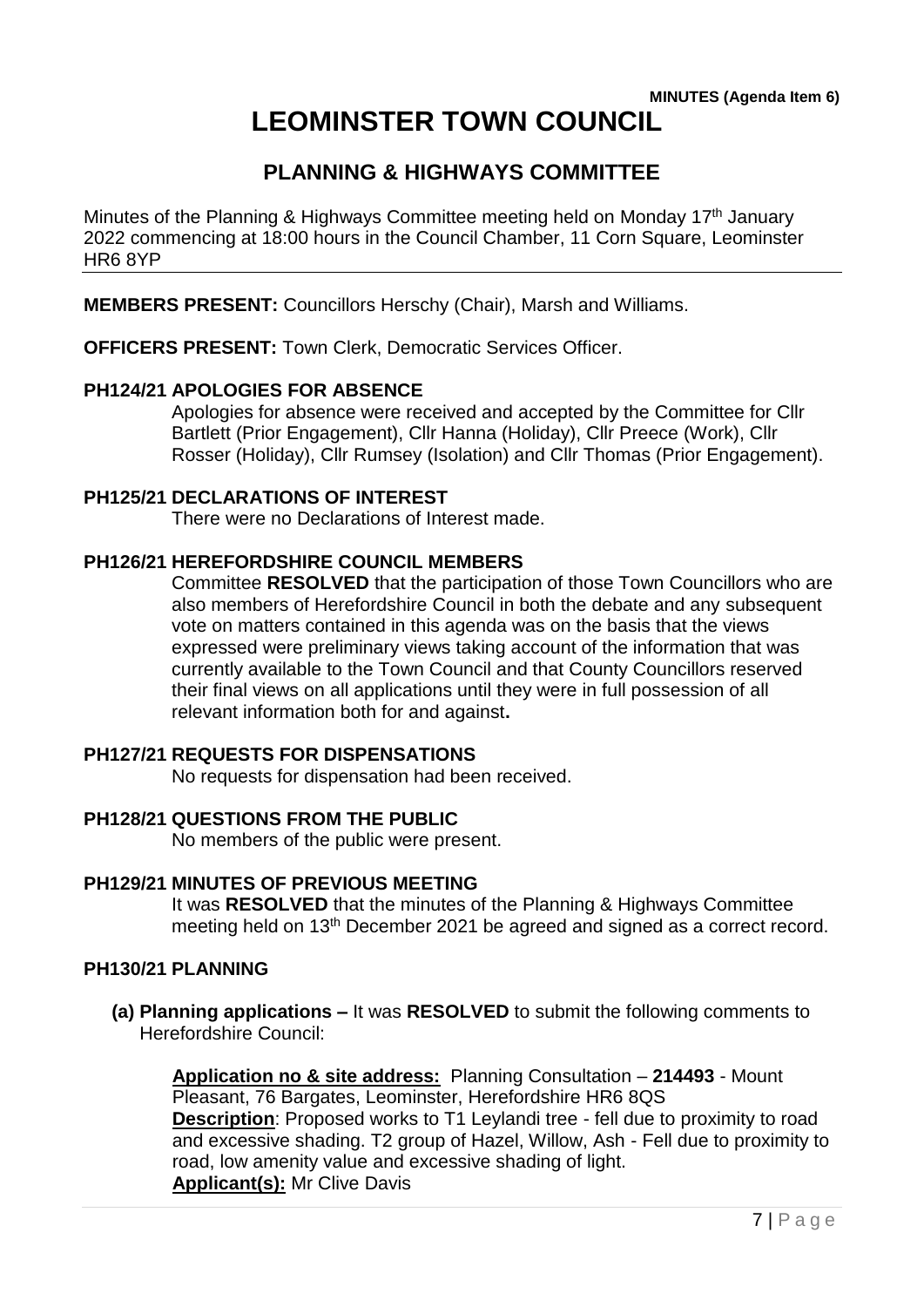**Grid ref:** OS 349103, 259036

**Application type:** Works to trees covered by TPO

**Comment:** Objection to felling due to the poor air quality on Bargates, the proximity to a noisy busy road and it contradicts the Leominster Area Neighbourhood Plan Objective 5. Viii Improve air quality in the town centre, particularly Bargates, and 13 d. Retain mature trees, hedgerows and other vegetation.

**Application no & site address:** Planning Consultation – **214355** – Plot 6 Leominster Enterprise Park, Brunel Road, Leominster, Herefordshire HR6 0LX **Description**: Proposed erection of trade counter with display area and warehouse building, associated vehicle parking and secure external compound. **Applicant(s):** R Harris

**Grid ref:** OS 349989, 257825

**Application type:** Planning Permission

**Comment:** No Objection but the town council would encourage a landscaping scheme to meet biodiversity requirements.

**Application no & site address:** Planning Consultation – **214095** – Upper House Farm, Upper Ivington, Leominster, Herefordshire HR6 0JN **Description**: Proposed agricultural entrance into field at Upper House Farm, Ivington, with track to buildings. **Applicant(s):** Mr John Pudge **Grid ref:** OS 346427, 256173 **Application type:** Planning Permission **Comment:** No Objection

**Application no & site address:** Planning Consultation – **214454** – 65 Sandpits, Leominster, Herefordshire HR6 8HT **Description**: Retrospective application to retain short-wave radio antenna. **Applicant(s):** Mr Michael Seal **Grid ref:** OS 349116, 258633 **Application type:** Full Householder **Comment:** No Objection

**Application no & site address:** Planning Consultation – **214435** – 81 Etnam Street, Leominster, Herefordshire HR6 8AE **Description**: Proposed repair of the 3 sash windows at the front of the house. **Applicant(s):** Miss Lucy Kingsbury **Grid ref:** OS 349914, 258950 **Application type:** Listed Building Consent **Comment:** No Objection

**Application no & site address:** Planning Consultation – **214546** – 7b Perseverance Road, Leominster, Herefordshire HR6 8QR **Description**: Proposed single storey rear extension. **Applicant(s):** Mrs A Durie **Grid ref:** OS 349129, 259097 **Application type:** Full Householder **Comment:** No Objection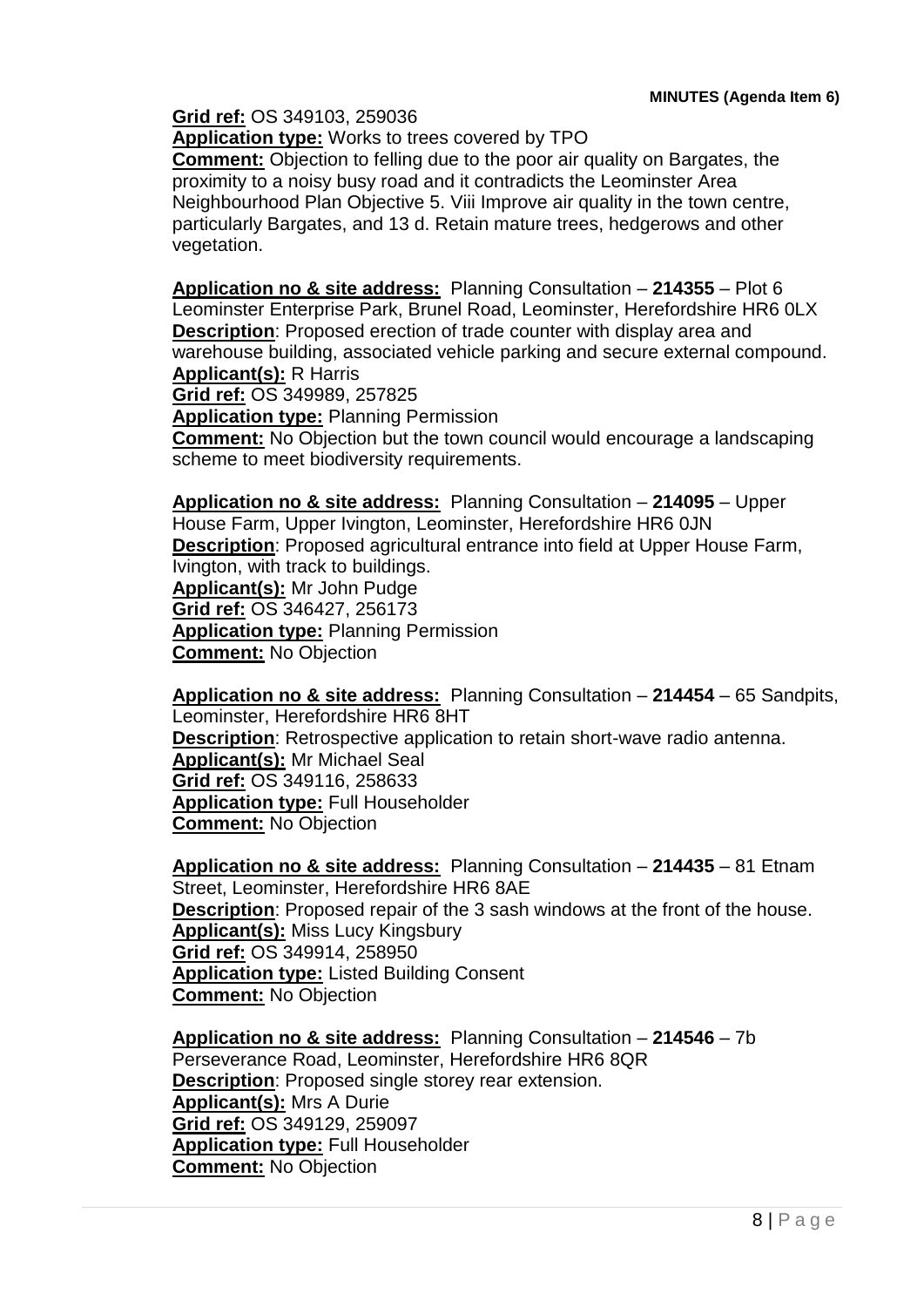### **MINUTES (Agenda Item 6)**

- **(b) Herefordshire Local Plan**  Committee noted that the clerk will complete the questionnaire with areas identified by the Task and Finish Group, and forward to Councillors for consideration, before sending to Herefordshire Council by the extended deadline date of 31<sup>st</sup> January 2022.
- **(c) Section 106 wish list**  Committee **RESOLVED** to include the following proposals in the Section 106 wish list:
	- The Grange play area
	- Skate Park and active play
	- West Street
	- Improve trees and cycle paths on Bargates
	- Morrisons crossing (Bargates side)
	- A44 improvements
	- Hard surface urban footpaths to benefit buggies and mobility scooters
	- St Botolphs Green play area
	- Footpath ZC94
	- Lighting to encourage active travel

The clerk will discuss the following with the Section 106 officer:

- Whether funds for the Ropewalk Avenue play area can be diverted;
- Enforcing piecemeal developments;
- Whether funds for a potential bypass can be diverted.

### **PH131/21 DECISIONS**

The following planning decisions received from Herefordshire Council were noted. These were presented at the meeting.

### **Leominster East**

**Number:** P213338/V **Current status:** Determination Made **Decision:** Refused **Type:** Certificate of Lawfulness (CLOPD) **Location:** The Lawns, Pinsley Road, Leominster, Herefordshire HR6 8NW **Proposal:** Small extension to existing outbuilding **Comment:** No Comment

### **Leominster East**

**Number:** P213692/K **Current status:** Determination Made **Decision:** Trees in Cons Area Works Can Proceed **Type:** Works to Trees in a Conservation Area **Location:** Leominster Nursing and Retirement Home, 44 Bargates, Leominster, Herefordshire HR6 8EY **Proposal:** GC010078 Silver Birch. Overhanging limbs rowing toward building. Prune Specific Branches/Limbs. GC010081 Dead Tree Dead small tree on verge. Fell to Ground Level (Directional Fell) Fell small tree. **Comment:** No Objection. Committee requested that a new tree is planted to

replace the dead tree as this is in an area of high traffic use and pollution.